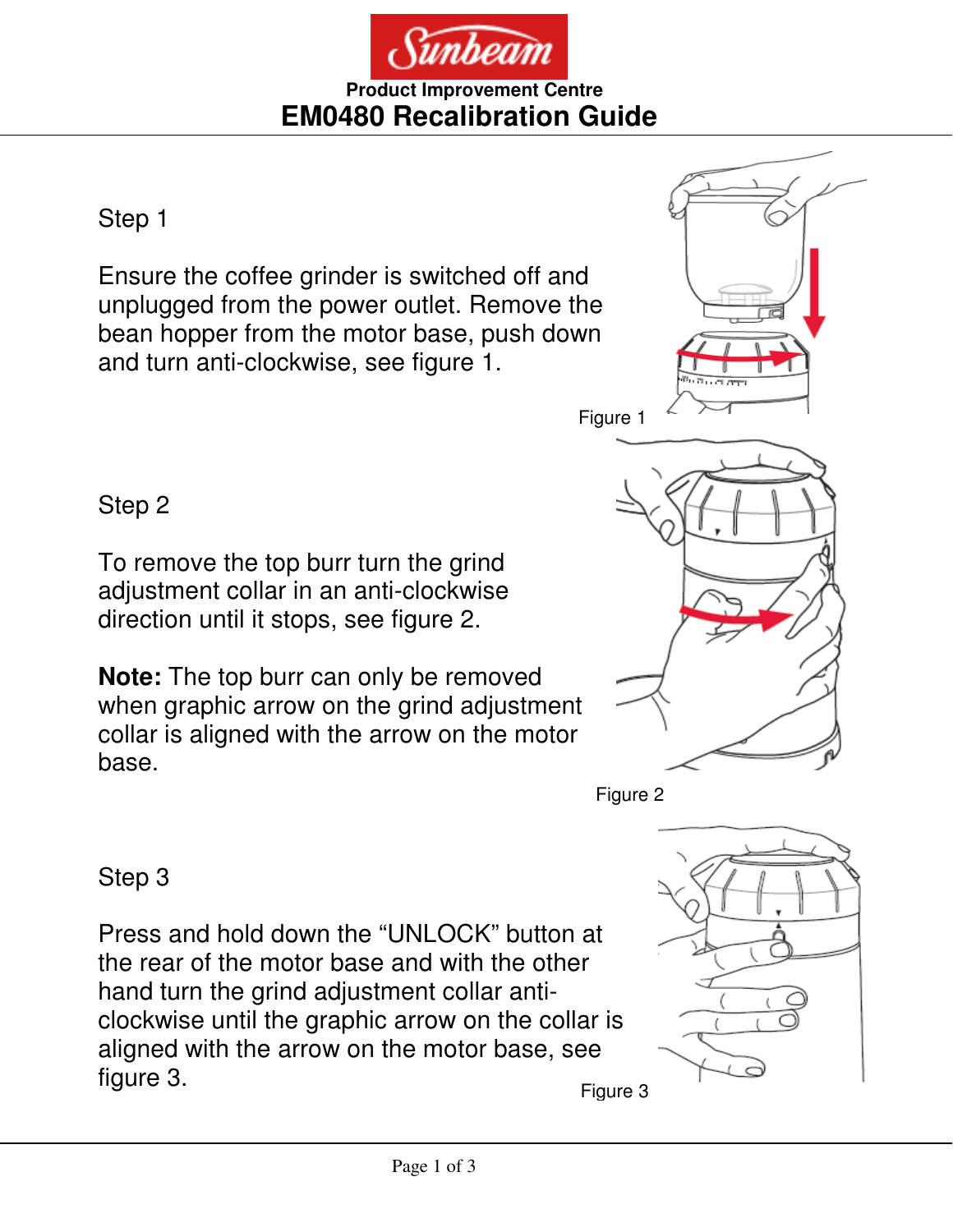Sunbeam

**Product Improvement Centre EM0480 Recalibration Guide** 

Step 4

Lift out the top burr from the grind adjustment collar using the handle, see figure 4.

Step 5

Lift the grind adjustment collar away from the motor base.

Step 6

Using a 10mm spanner or socket, unscrew the cap nut in a clockwise direction.

**Tip**: To hold the bottom burr in place while unscrewing the cap nut, insert a screw driver into the unit and press it against the burr.





Figure 5

Figure 4